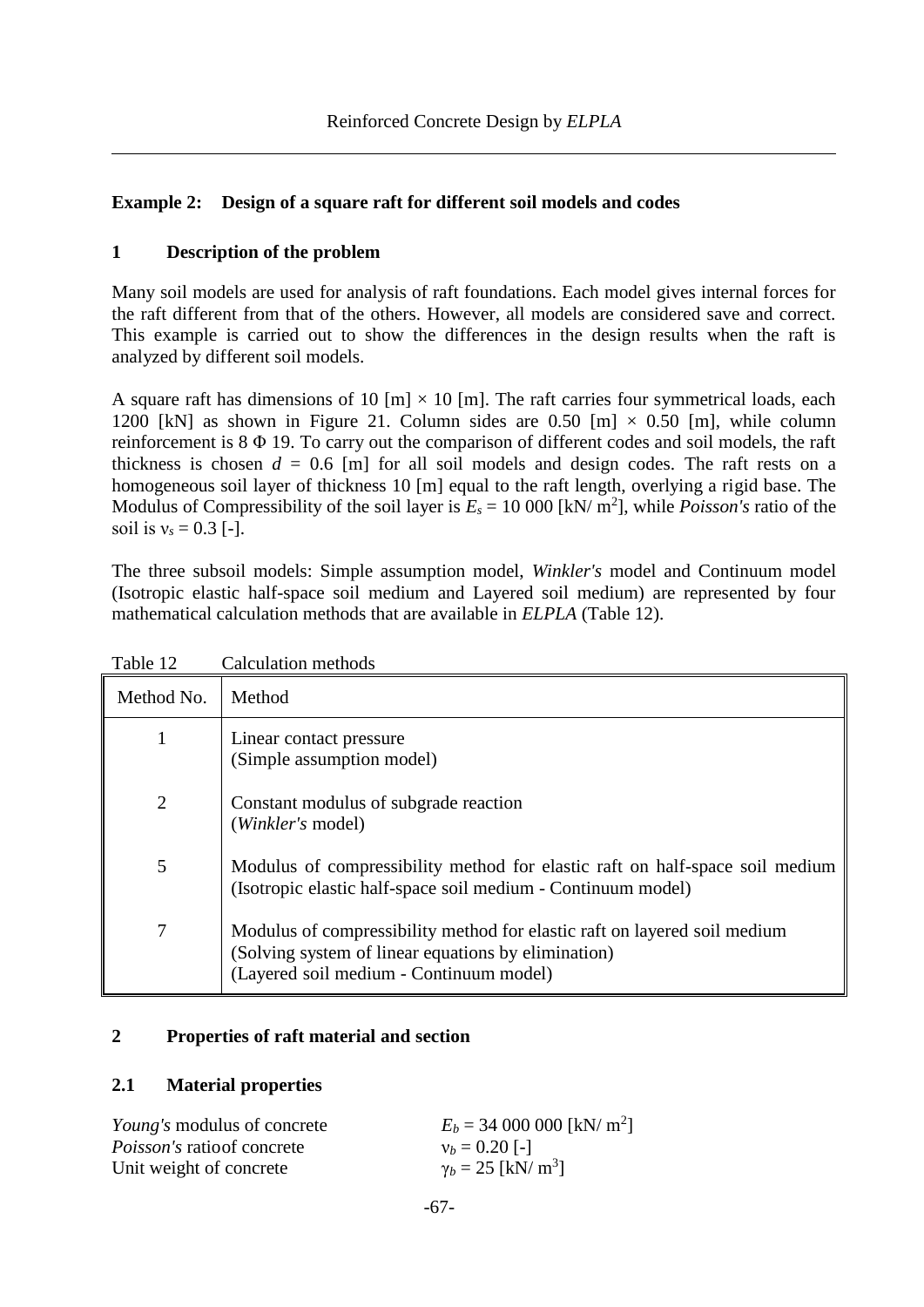

Moment at section *I*-*I*

<span id="page-1-0"></span>Figure 21 Raft dimensions with mesh and loads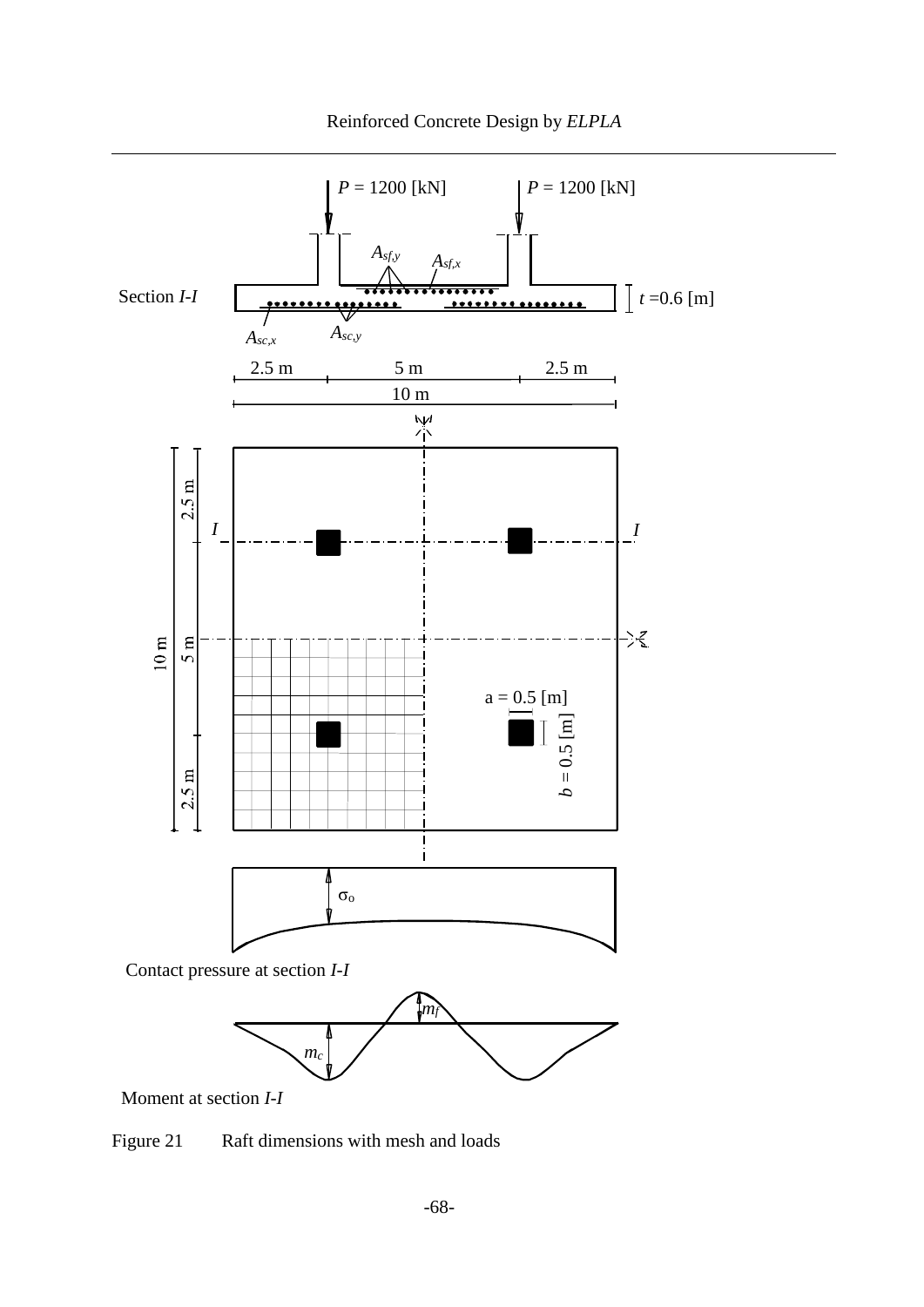## **2.2 Section properties**

| Width of the section to be designed | $b = 1.0$ [m]                                      |
|-------------------------------------|----------------------------------------------------|
| Section thickness                   | $t = 0.6$ [m]                                      |
| Concrete cover $+1/2$ bar diameter  | $c = 5$ [cm]                                       |
| Effective depth of the section      | $d = t - c = 0.55$ [m]                             |
| Steel bar diameter                  | $\Phi$ = 22 [mm]                                   |
| Minimum area of steel               | $A_s min = 5 \Phi 19 = 14.2$ [cm <sup>2</sup> / m] |

## **3 Analysis of the raft**

The raft is subdivided into 400 square elements. Each has dimensions of 0.50 [m]  $\times$  0.50 [m] yielding to  $21 \times 21$  nodal points for the raft and soil. Taking advantage of the symmetry in shape and load geometry about *x*- and *y*-axes, the analysis is carried out considering only a quarter of the raft. Because of the raft symmetry, the design is carried out only for section *I*-*I*.

[Table 13](#page-2-0) shows the contact pressure under the column  $\sigma_0$ , field moment  $m_f$  and the column moment  $m_c$  at the critical section *I-I* by application of different soil models. For the different codes, the raft is designed to resist the bending moment and punching shear. Then, the required reinforcement is obtained. Finally, a comparison of the results of the two codes EC2 and DIN 1045 with soil models is presented.

| Soil model                          |   | $\sigma_{\rm o}$<br>[kN/m <sup>2</sup> ] | $m_c$<br>[kN.m/m] | $m_f$<br>[kN.m/m] |
|-------------------------------------|---|------------------------------------------|-------------------|-------------------|
| Simple assumption model             |   | 63                                       | 400               | $-13$             |
| Winkler's model                     | 2 | 62                                       | 399               | $-15$             |
| Isotropic elastic half-space medium | 5 | 42                                       | 504               | 136               |
| Layered medium                      |   | 45                                       | 492               | 111               |

<span id="page-2-0"></span>Table 13 Contact pressure  $\sigma_0$  under the column, field moment  $m_f$  and column moment  $m_c$ at the critical section *I*-*I* by application of different soil models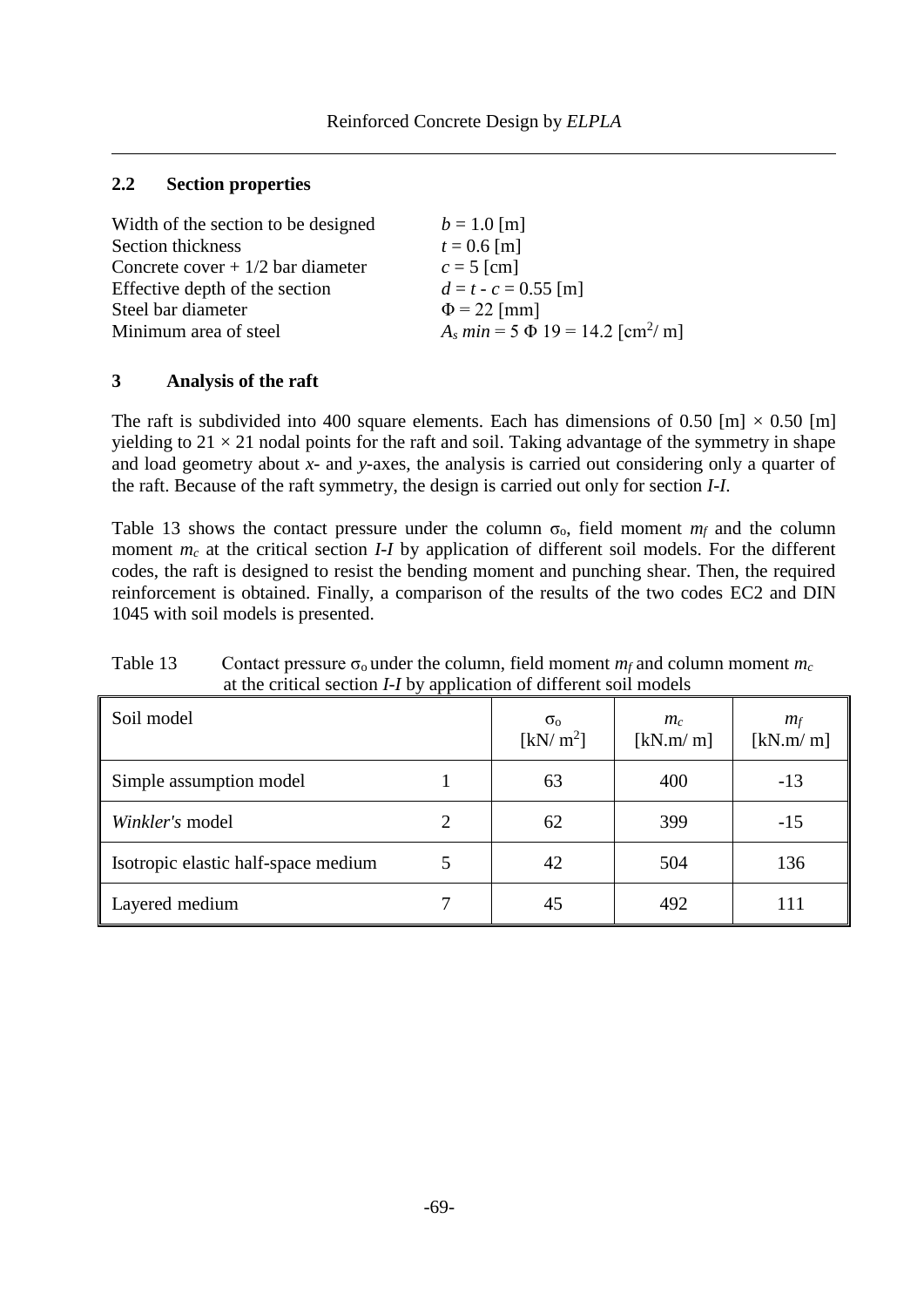# **4 Design for EC 2**

# **4.1 Design for flexure moment**

## **Material**

| $f_{yd} = f_{yk}/\gamma_s = 500/1.15 = 435$ [MN/ m <sup>2</sup> ] |
|-------------------------------------------------------------------|
|                                                                   |

# **Factored moment**

| Total load factor for both dead and live loads | $\gamma = 1.5$        |
|------------------------------------------------|-----------------------|
| Factored column moment                         | $M_{sd} = \gamma m_c$ |
| Factored field moment                          | $M_{sd} = \gamma m_f$ |
|                                                |                       |

# **Geometry**

| Effective depth of the section      | $d = 0.55$ [m] |
|-------------------------------------|----------------|
| Width of the section to be designed | $b = 1.0$ [m]  |

# **Determination of tension reinforcement**

The design of sections is carried out for EC 2 in table forms. [Table 14](#page-4-0) an[dTable 15](#page-4-1) show the design of section *I*-*I*.

The normalized design moment μ*sd* is

$$
\mu_{sd} = \frac{M_{sd}}{bd^2 (0.85 f_{cd})}
$$

$$
\mu_{sd} = \frac{M_{sd}}{1.0 \times 0.55^2 (0.85 \times 20)} = 0.195 M_{sd}
$$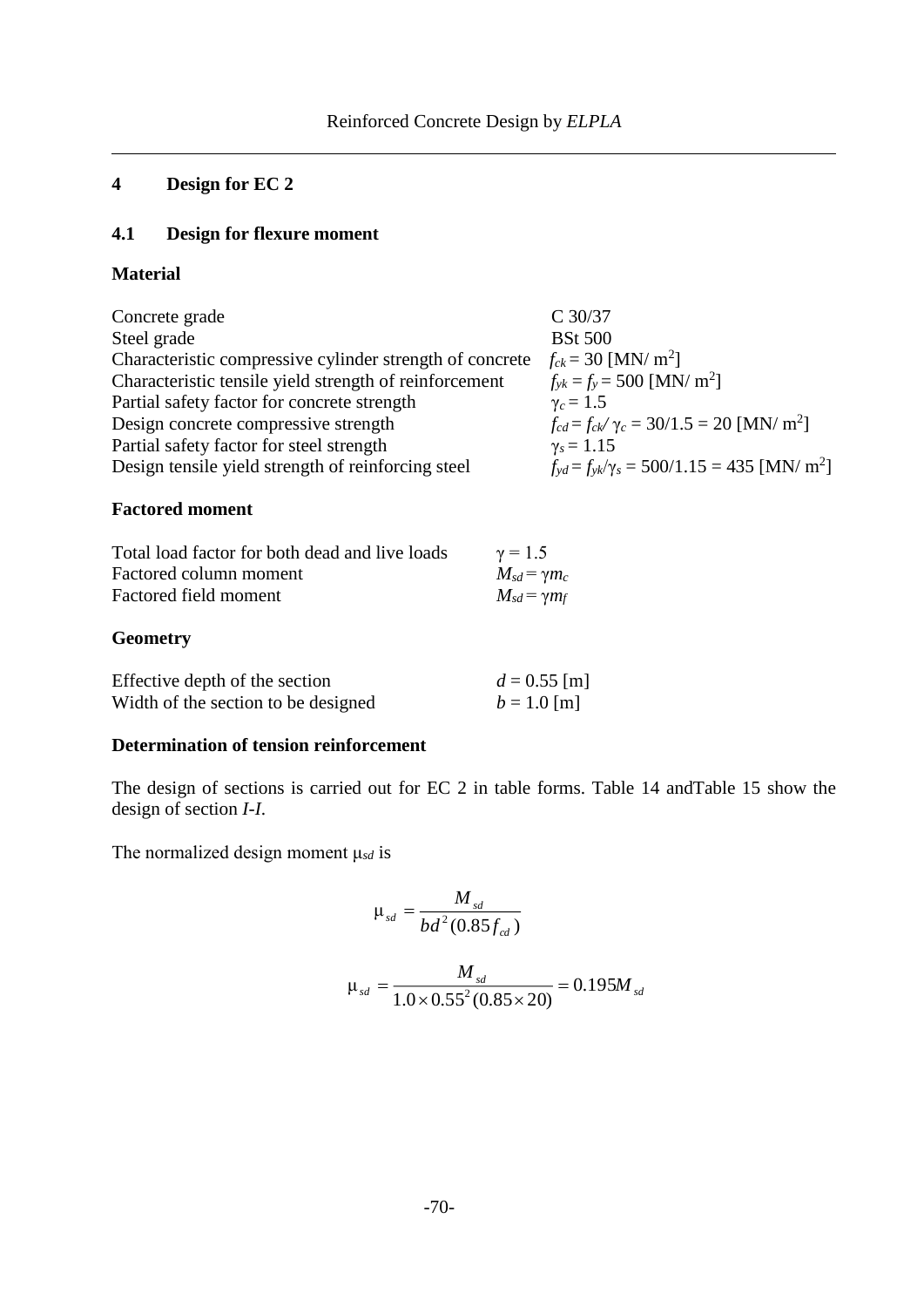The normalized steel ratio ω is

$$
\omega = 1 - \sqrt{1 - 2\mu_{sd}}
$$
  

$$
\omega = 1 - \sqrt{1 - 2 \times 0.195 M_{sd}} = 1 - \sqrt{1 - 0.39 M_{sd}}
$$

The required area of steel reinforcement per meter *A<sup>s</sup>* is

$$
A_s = \omega \left( \frac{(0.85f_{cd})bd}{f_{yd}} \right)
$$

$$
A_s = \omega \left( \frac{(0.85 \times 20) \times 1.0 \times 0.55}{435} \right) = 0.021494\omega \left[ m^2 / m \right]
$$

$$
A_s = 214.943\,\mathrm{m} \left[\,\mathrm{cm}^2/\,\mathrm{m}\right]
$$

<span id="page-4-0"></span>Table 14 Required bottom reinforcement under the column  $A_{sc}$  for different soil models Soil model *Msd* [MN.m/ m]  $\mu_{sd}$  **ω** *A<sub>sc</sub>*  $[cm<sup>2</sup>/m]$ Simple assumption model 1 0.600 0.117 0.124 26.76 *Winkler's* model 2 0.599 0.116 0.124 26.70

Isotropic elastic half-space medium  $5 \mid 0.757 \mid 0.147 \mid 0.160 \mid 34.39$ 

Layered medium 7 | 0.737 | 0.143 | 0.156 | 33.43

<span id="page-4-1"></span>

| Table 15 |  |  | Required top reinforcement in the field $A_{sf}$ for different soil models |  |  |
|----------|--|--|----------------------------------------------------------------------------|--|--|
|----------|--|--|----------------------------------------------------------------------------|--|--|

| Soil model                            | $M_{sd}$<br>[MN.m/m] | $\mu_{sd}$ | $\omega$ | $A_{sf}$ [cm <sup>2</sup> / m] |
|---------------------------------------|----------------------|------------|----------|--------------------------------|
| Simple assumption model               | 0.0197               | 0.0038     | 0.0038   | 0.83                           |
| Winkler's model                       | 0.0223               | 0.0043     | 0.0044   | 0.94                           |
| Isotropic elastic half-space medium 5 |                      |            |          |                                |
| Layered medium                        |                      |            |          |                                |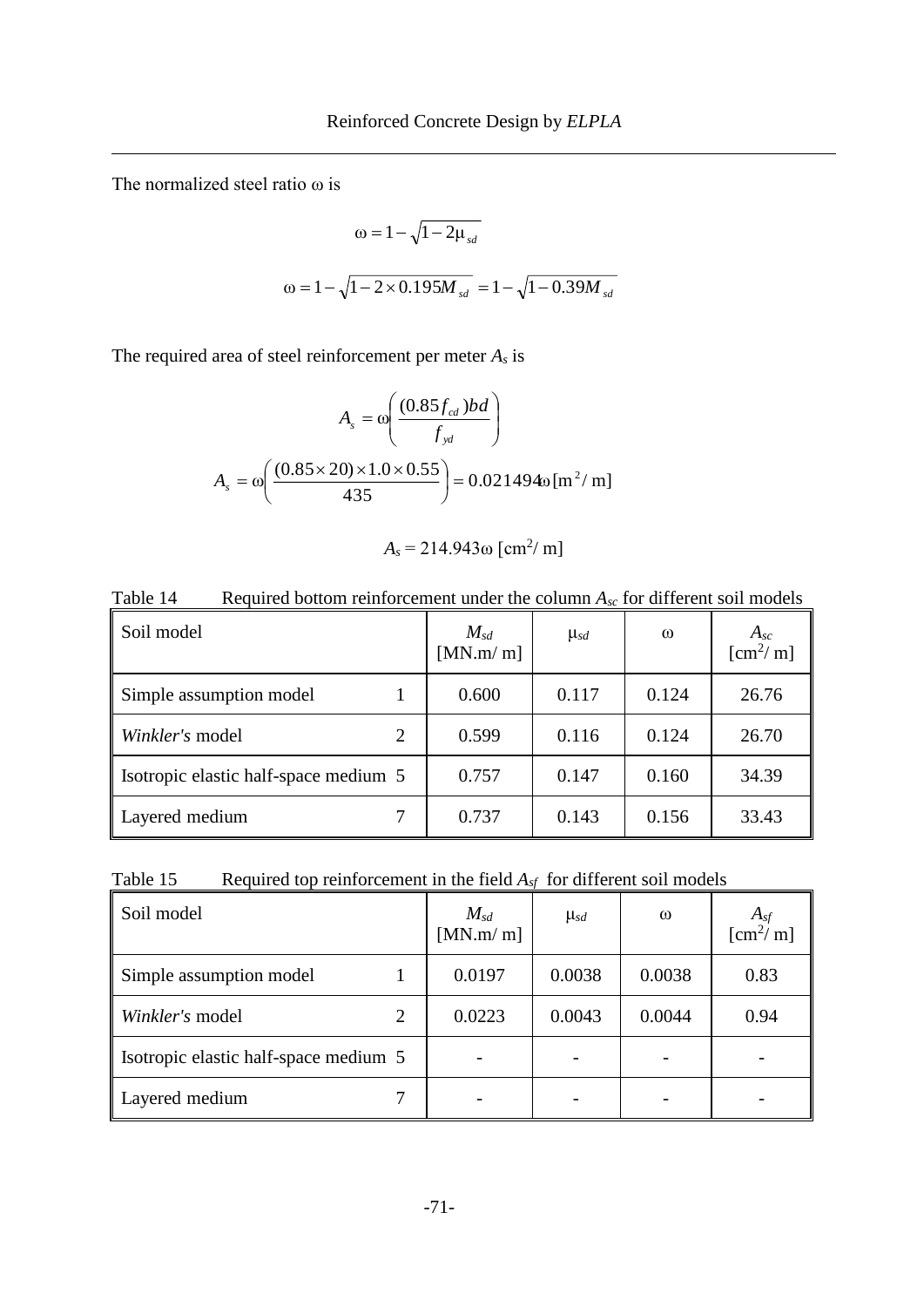## **Chosen reinforcement**

[Table 16](#page-5-0) shows the number of steel bars under the column and in the field between columns at section *I-I* considering different soil models. The chosen diameter of steel bars is  $\Phi = 22$  [mm].

| ruolo to<br>rion i Toi unicient son i |                                            |                                                |  |  |  |
|---------------------------------------|--------------------------------------------|------------------------------------------------|--|--|--|
|                                       | Chosen reinforcement                       |                                                |  |  |  |
| Soil model                            | Bottom Rft under column<br>$A_{sc}$        | Top <i>Rft</i> in the field<br>$A_{\text{sf}}$ |  |  |  |
| Simple assumption model               | $8 \Phi 22 = 30.40$ [cm <sup>2</sup> / m]  | min A <sub>s</sub>                             |  |  |  |
| Winkler=s model<br>3                  | $8 \Phi 22 = 30.40$ [cm <sup>2</sup> / m]  | min A <sub>s</sub>                             |  |  |  |
| Isotropic elastic half-space medium 5 | $10 \Phi 22 = 38.00$ [cm <sup>2</sup> / m] | min A <sub>s</sub>                             |  |  |  |
| Layered medium                        | $9 \Phi 22 = 34.20$ [cm <sup>2</sup> / m]  | min A <sub>s</sub>                             |  |  |  |

<span id="page-5-0"></span>Table 16 Chosen reinforcement at section *I-I* for different soil models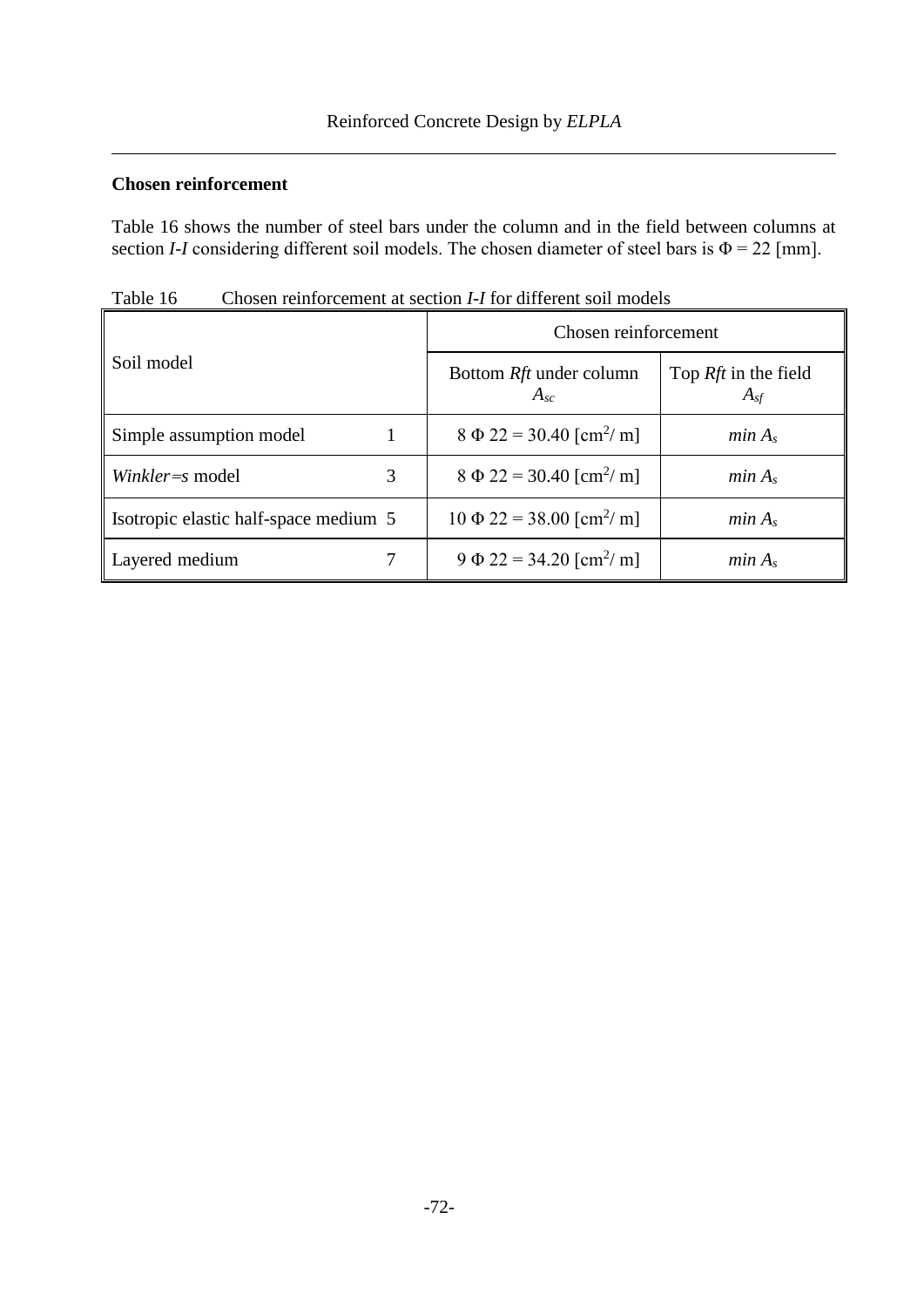#### **4.2 Check for punching shear**

The critical section for punching shear is at a distance  $r = 0.825$  [m] around the circumference of the column as shown in [Figure 22.](#page-6-0)



<span id="page-6-0"></span>Figure 22 Critical section for punching shear according to EC 2

#### **Geometry [\(Figure 22\)](#page-6-0)**

Effective depth of the section  $d = d_x = d_y = 0.55$  [m] Column side  $c_x = c_y = 0.5$  [m] Distance of critical punching section from circumference of the column  $r = 1.5 d = 1.5 \times 0.55 = 0.825$  [m] Area of critical punching shear section  $A_{crit} = c_x^2 + 4 r c_x + \pi r^2 = (0.5)^2 + 4 \times 0.825 \times 0.5 + \pi 0.825^2 = 4.038$  [m<sup>2</sup>] Perimeter of critical punching shear section  $u_{crit} = 4c_x + 2 \pi r = 4 \times 0.5 + 2 \pi 0.825 = 7.184$  [m] Width of punching section  $b_x = b_y = c_x + 2$   $r = 0.5 + 2 \times 0.825 = 2.15$  [m] Correction factor for interior column  $\beta = 1.15$ Coefficient for consideration of the slab thickness  $k = 1.6 - d = 1.6 - 0.55 = 1.05$  [m]  $> 1.0$  [m] Steel ratio  $\rho_1 = \rho_{1x} = \rho_{1y} = A_{sx}/(b_y \, d_x) = (A_s \times 10^{-4})/(0.55) = 0.00018 \, A_s$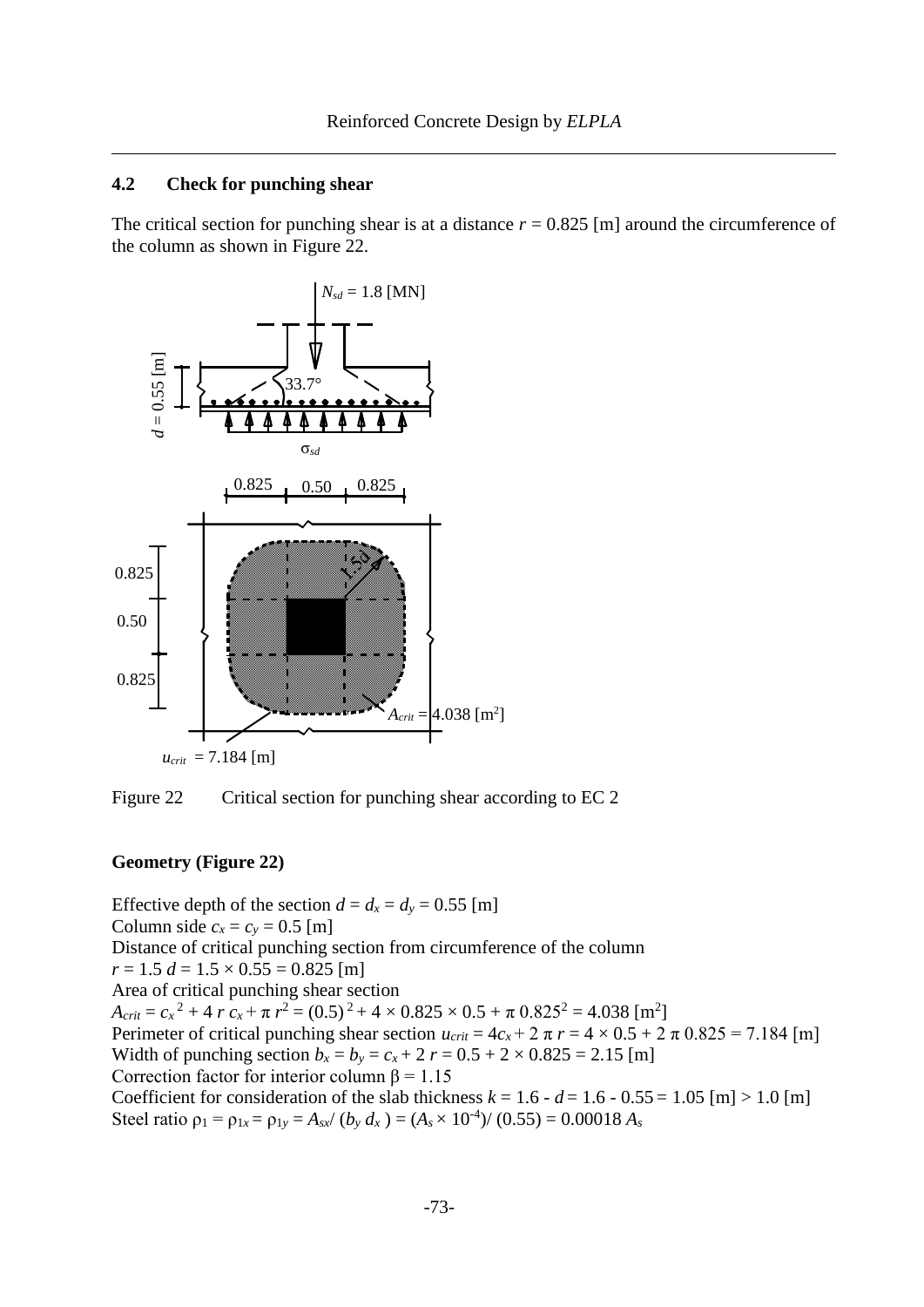#### **Loads and stresses**

| Total load factor for both dead and live loads                           | $\gamma = 1.5$                                  |
|--------------------------------------------------------------------------|-------------------------------------------------|
| Column load                                                              | $N = 1200$ [kN] = 1.2 [MN]                      |
| Factored column load                                                     | $N_{sd} = \gamma N = 1.5 \times 1.2 = 1.8$ [MN] |
| Factored upward soil pressure under the column                           | $\sigma_{Sd} = \gamma \sigma_0$                 |
| Main value of shear strength for concrete $C$ 30/37 according to Table 1 |                                                 |
|                                                                          | $\tau_{Rd} = 1.2 \times 0.28 = 0.336$ [MN/ m]   |

#### **Check for section capacity**

The punching force at ultimate design load *VSd* is

$$
V_{Sd} = N_{sd} - \sigma_{Sd} A_{crit}
$$

$$
V_{Sd} = 1.8 - 4.038 \sigma_{Sd} \text{ [MN]}
$$

The design value of the applied shear ν*Sd* is

$$
v_{Sd} = \frac{V_{Sd} \beta}{u_{crit}}
$$
  

$$
v_{Sd} = \frac{(1.8 - 4.038 \sigma_{Sd}) 1.15}{7.184} = 0.288 - 0.646 \sigma_{Sd} \text{ [MN/ m]}
$$

Design shear resistance from concrete alone ν*Rd*<sup>1</sup> is

$$
v_{Rd1} = \tau_{Rd} k (1.2 + 40 \rho_1) d
$$

 $v_{\text{Rd1}} = 0.336 \times 1.05 (1.2 + 40 \times 0.00018 A_s) 0.55$ 

$$
v_{Rd1} = 0.233 + 0.0014 A_s
$$
 [MN/m]

[Table 17](#page-8-0) shows the check for punching shear by application of different soil models where for all soil models ν*Sd* < ν *Rd*1. Therefore, the section is safe for punching shear.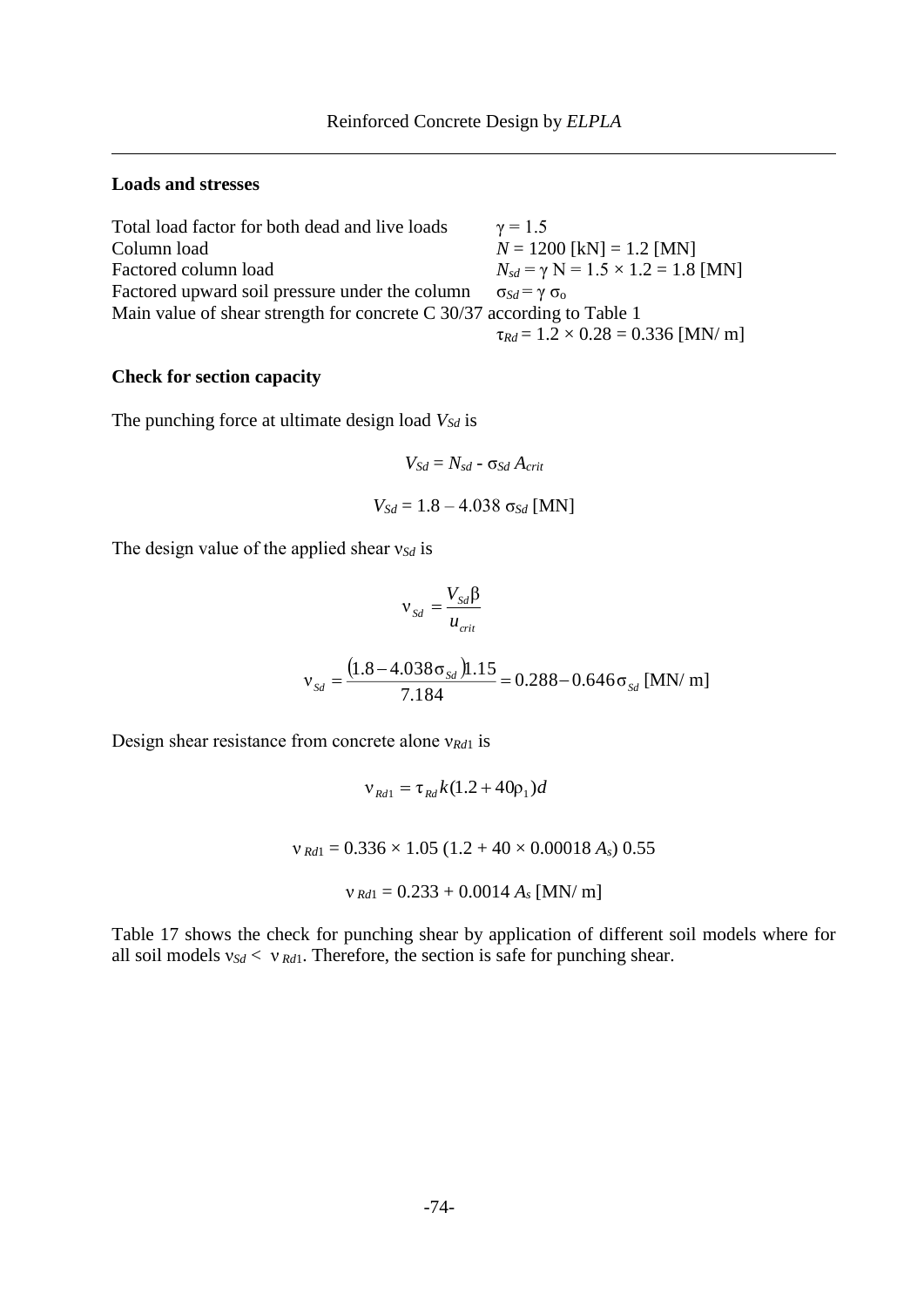| Reinforced Concrete Design by ELPLA |  |  |  |
|-------------------------------------|--|--|--|
|                                     |  |  |  |

| Table 17<br>Check for punching shear by application of different soil models |   |                               |                                |               |                   |
|------------------------------------------------------------------------------|---|-------------------------------|--------------------------------|---------------|-------------------|
| Soil model                                                                   |   | $\sigma_{sd}$<br>[MN/ $m^2$ ] | $A_{s}$<br>$\mathrm{[cm^2/m]}$ | VSd<br>[MN/m] | $V$ Rd1<br>[MN/m] |
| Simple assumption model                                                      |   | 0.095                         | 30.40                          | 0.227         | $0.276 > v_{Sd}$  |
| Winkler=s model                                                              | 2 | 0.093                         | 30.40                          | 0.228         | $0.276 > v_{Sd}$  |
| Isotropic elastic half-space medium 5                                        |   | 0.063                         | 38.00                          | 0.247         | $0.286 > v_{Sd}$  |
| Layered medium                                                               |   | 0.068                         | 34.20                          | 0.244         | $0.281 > v_{Sd}$  |

<span id="page-8-0"></span>Table 17 Check for punching shear by application of different soil models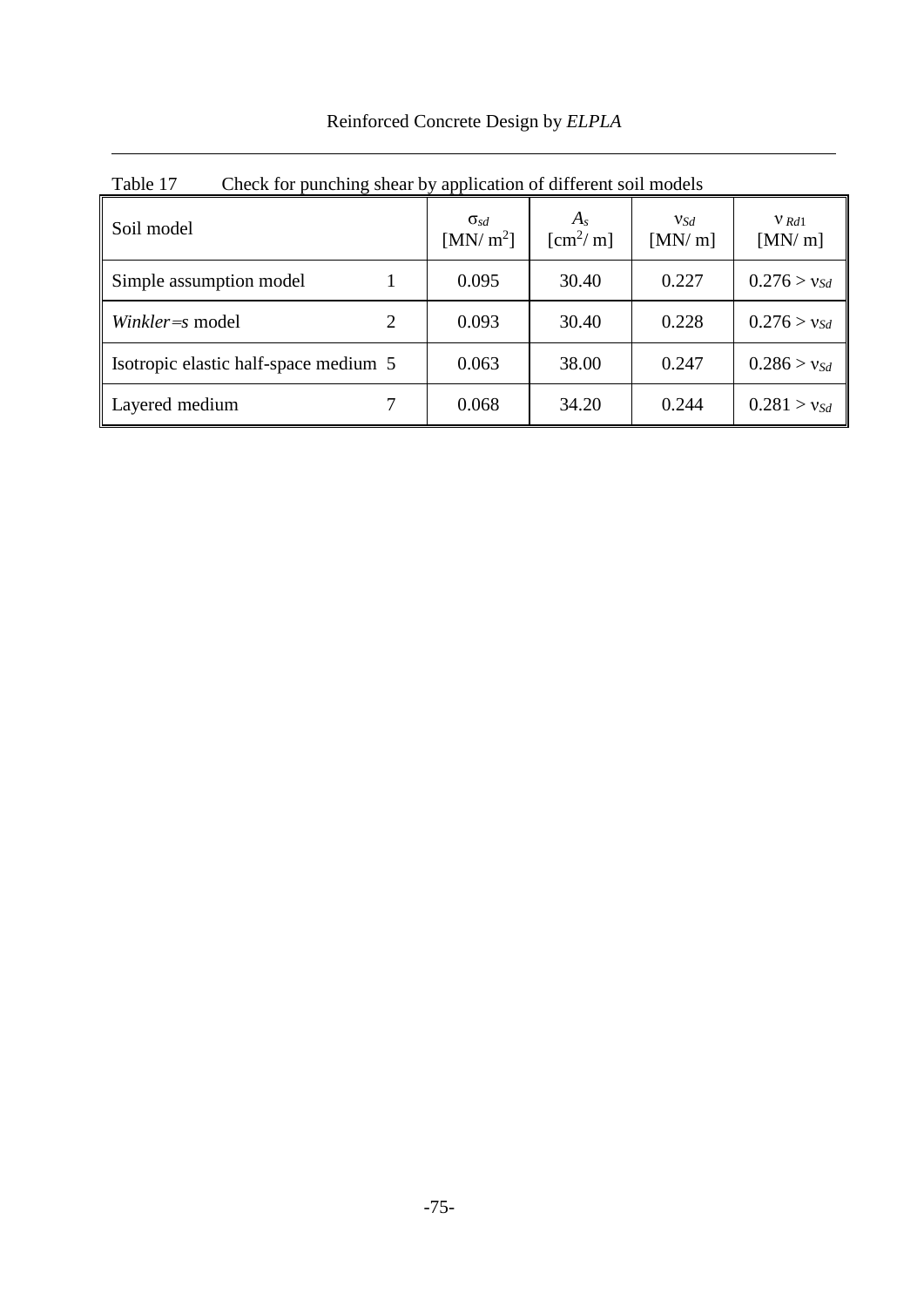# **5 Design for DIN 1045**

# **5.1 Design for flexure moment**

**Material**

| Concrete grade                                                        | <b>B</b> 35                           |
|-----------------------------------------------------------------------|---------------------------------------|
| Steel grade                                                           | <b>BSt 500</b>                        |
| Concrete compressive strength                                         | $\beta_R = 23$ [MN/ m <sup>2</sup> ]  |
| Tensile yield strength of steel                                       | $\beta_s = 500$ [MN/ m <sup>2</sup> ] |
| <b>Geometry</b>                                                       |                                       |
| Effective depth of the section<br>Width of the section to be designed | $h = 0.55$ [m]<br>$b = 1.0$ [m]       |

# **Determination of tension reinforcement**

The design of sections is carried out for DIN 1045 in table forms. [Table 18](#page-10-0) and [Table 19](#page-10-1) show the design of section *I*-*I*.

The normalized design moment *m<sup>s</sup>* is

$$
m_s = \frac{M_s}{bh^2 \left(\frac{\alpha_R \beta_R}{\gamma}\right)}
$$

$$
m_s = \frac{M_s}{1.0 \times 0.55^2 \left(\frac{0.95 \times 23}{1.75}\right)} = 0.264765 M_s
$$

The normalized steel ratio ω*<sup>M</sup>* is

$$
\omega_M = 1 - \sqrt{1 - 2m_s}
$$
  

$$
\omega_M = 1 - \sqrt{1 - 2 \times 0.264765 M_s} = 1 - \sqrt{1 - 0.5259 M_s}
$$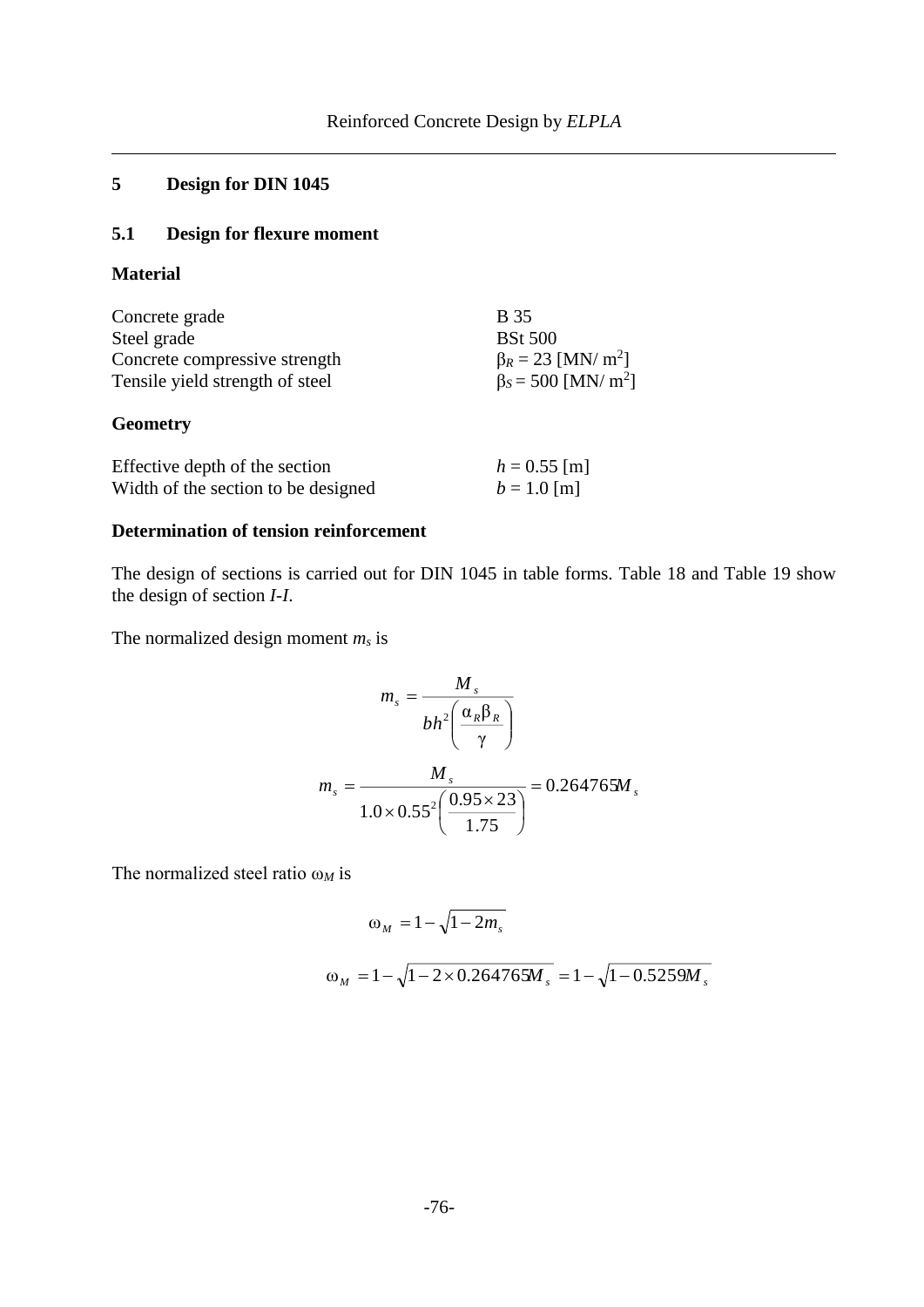The required area of steel reinforcement per meter *A<sup>s</sup>* is

$$
A_{s} = \omega_{M} \left( \frac{(\alpha_{R} \beta_{R}) bh}{\beta_{S}} \right)
$$
  

$$
A_{s} = \omega_{M} \left( \frac{(0.95 \times 23) 1.0 \times 0.55}{500} \right) = 0.024035 \omega_{M} \text{ [m}^{2}/\text{m]}
$$

$$
A_s = 240.35 \omega_M \,[\text{cm}^2/\,\text{m}]
$$

<span id="page-10-0"></span>Table 18 Required bottom reinforcement under the column  $A_{sc}$  for different soil models

| Soil model                            | $M_{s}$<br>[MN.m/m] | $m_{\rm s}$ | $\omega_M$ | $A_{sc}$<br>$\left[\text{cm}^2/\text{m}\right]$ |
|---------------------------------------|---------------------|-------------|------------|-------------------------------------------------|
| Simple assumption model               | 0.400               | 0.106       | 0.112      | 26.97                                           |
| Winkler's model<br>2                  | 0.399               | 0.106       | 0.112      | 26.91                                           |
| Isotropic elastic half-space medium 5 | 0.504               | 0.134       | 0.144      | 34.59                                           |
| Layered medium                        | 0.492               | 0.130       | 0.140      | 33.64                                           |

<span id="page-10-1"></span>Table 19 Required top reinforcement in the field  $A_{sf}$  for different soil models

| Soil model                            | $M_{s}$<br>[MN.m/m] | $m_{\rm s}$ | $\omega_M$ | $A_{sf}$ [cm <sup>2</sup> / m] |
|---------------------------------------|---------------------|-------------|------------|--------------------------------|
| Simple assumption model               | 0.013               | 0.00348     | 0.00348    | 0.84                           |
| Winkler's model<br>2                  | 0.015               | 0.00394     | 0.00395    | 0.95                           |
| Isotropic elastic half-space medium 5 |                     |             |            |                                |
| Layered medium                        |                     |             |            |                                |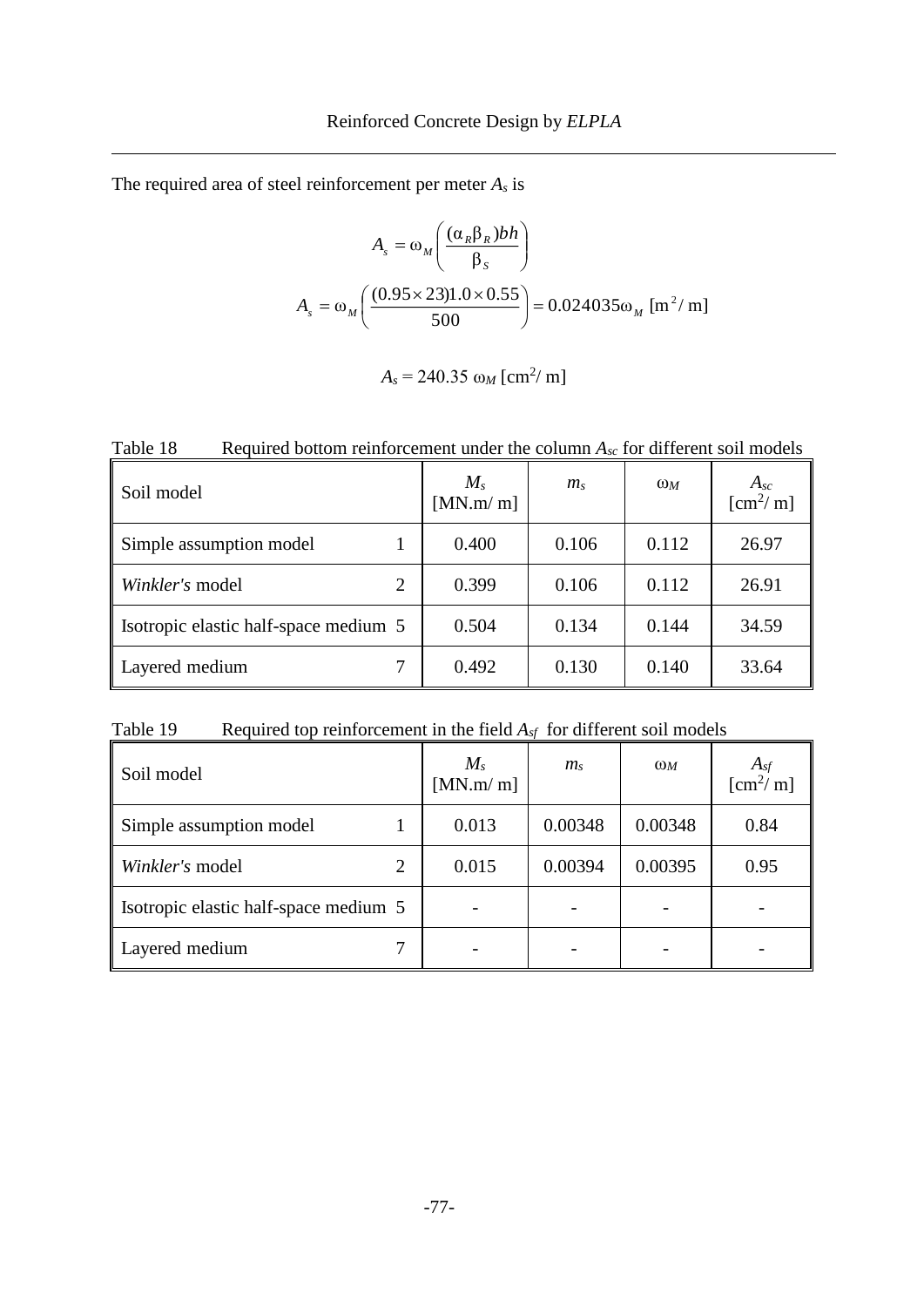## **Chosen reinforcement**

[Table 20](#page-11-0) shows the number of steel bars under the column and in the field between columns at section *I*-*I* considering different soil models. The chosen diameter of steel bars is  $\Phi = 22$  [mm].

|                                       | Chosen reinforcement                       |                                    |  |
|---------------------------------------|--------------------------------------------|------------------------------------|--|
| Soil model                            | Bottom <i>Rft</i> under column<br>$A_{sc}$ | Top $Rft$ in the field<br>$A_{sf}$ |  |
| Simple assumption model               | $8 \Phi 22 = 30.40$ [cm <sup>2</sup> / m]  | min A <sub>s</sub>                 |  |
| 3<br>Winkler=s model                  | $8 \Phi 22 = 30.40$ [cm <sup>2</sup> / m]  | min A <sub>s</sub>                 |  |
| Isotropic elastic half-space medium 5 | $10 \Phi 22 = 38.00$ [cm <sup>2</sup> / m] | min A <sub>s</sub>                 |  |
| Layered medium                        | $9 \Phi 22 = 34.20$ [cm <sup>2</sup> / m]  | min A <sub>s</sub>                 |  |

<span id="page-11-0"></span>Table 20 Chosen reinforcement at section *I-I* for different soil models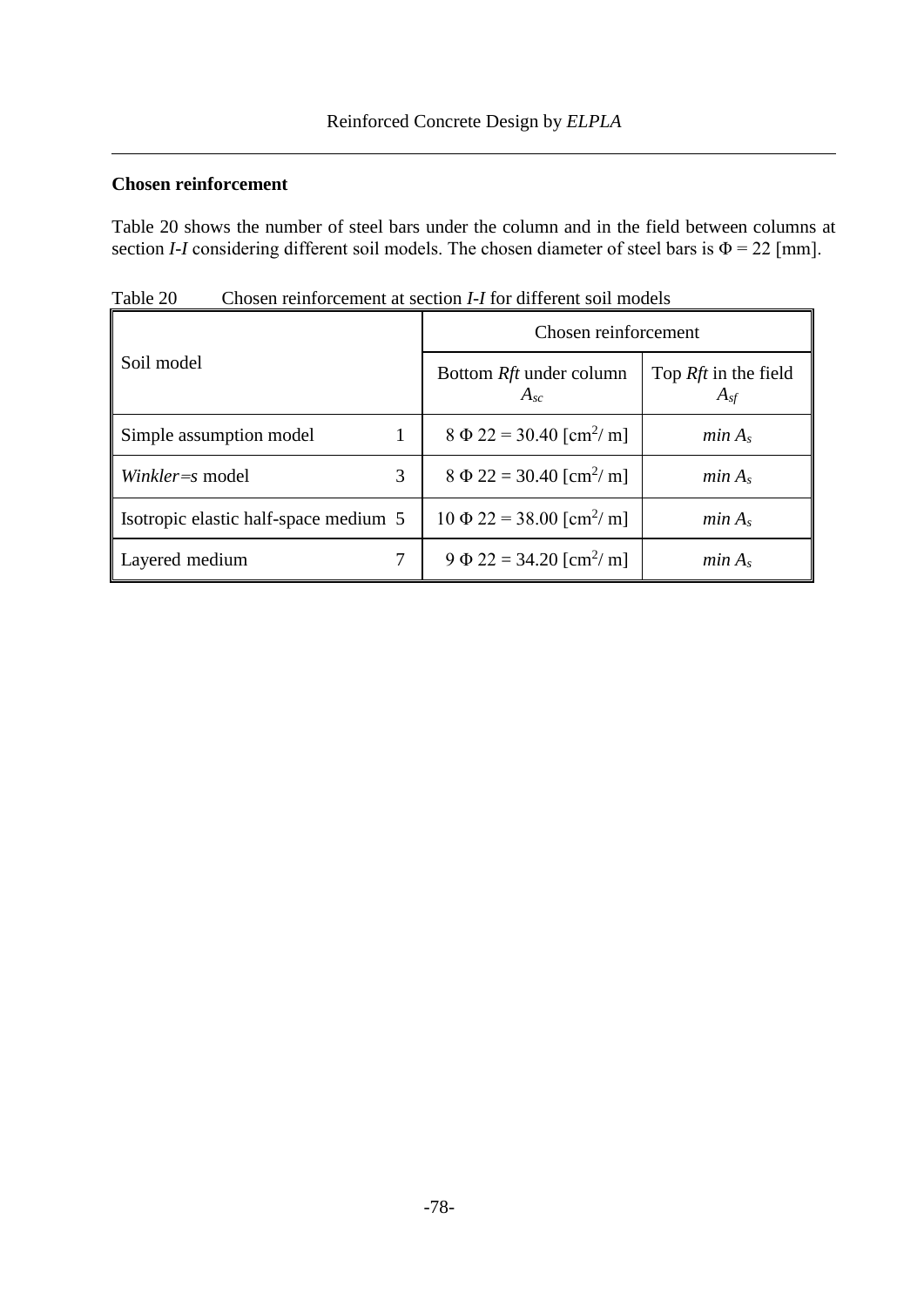#### **5.2 Check for punching shear**

The critical section for punching shear is a circle of diameter  $d_r = 0.902$  [m] around the circumference of the column as shown in [Figure 23.](#page-12-0)



<span id="page-12-0"></span>Figure 23 Critical section for punching shear according to DIN 1045

#### **Geometry [\(Figure 23\)](#page-12-0)**

Effective depth of the section  $h = 0.55$  [m] Column side  $c_x = c_x = 0.5$  [m] Average diameter of the column  $c = 1.13 \times 0.5 = 0.565$  [m] Diameter of loaded area  $d_k = 2 h + c = 2 \times 0.55 + 0.565 = 1.665$  [m]<br>Diameter of critical punching shear section  $d_r = c + h = 0.565 + 0.55 = 1.115$  [m] Diameter of critical punching shear section  $Area of critical punching shear section$ Perimeter of critical punching shear section  $u = \pi d_r = \pi 1.115 = 3.503$  [m]

 $^{2}/$  4 =  $\pi$  1.665<sup>2</sup>/ 4 = 2.177 [m<sup>2</sup>]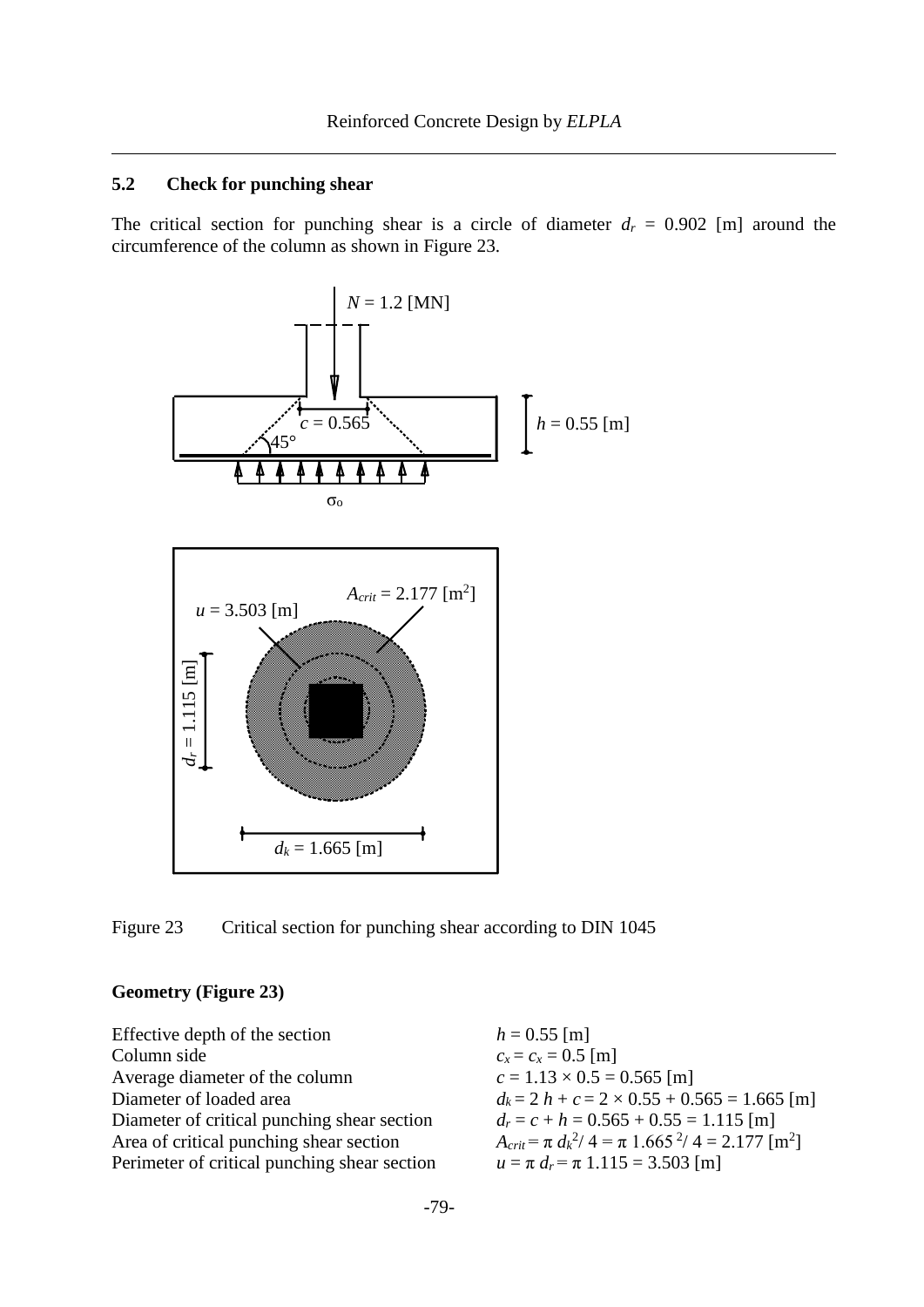#### **Loads and stresses**

Column load  $N = 1200$  [kN] = 1.2 [MN] Main value of shear strength for concrete B 35 according to Table 2  $\tau_{011} = 0.6$  [MN/ m<sup>2</sup>] Factor depending on steel grade according to Table  $6 \alpha_s = 1.4$ 

## **Check for section capacity**

The punching shear force *Q<sup>r</sup>* is

$$
Q_r = N - \sigma_0 A_{crit}
$$
  

$$
Q_r = 1.2 - 2.177 \sigma_0 \text{ [MN]}
$$

The punching shear stress  $\tau_r$  is

$$
\tau_r = \frac{Q_r}{uh}
$$
  

$$
\tau_r = \frac{1.2 - 2.177\sigma_o}{3.503 \times 0.55} = 0.623 - 1.13\sigma_o \text{ [MN/m}^2 \text{]}
$$

Reinforcement grade μ*<sup>g</sup>* is

$$
\mu_{g} = \frac{A_{sx} + A_{sy}}{2h}
$$

$$
\mu_{g} = \frac{2A_{s}}{2 \times 0.55 \times 100} = 0.018A_{s} [%]
$$

Coefficient for consideration of reinforcement  $\kappa_1$  is

$$
\kappa_1 = 1.3 \alpha_s \sqrt{\mu_g}
$$
  

$$
\kappa_1 = 1.3 \times 1.4 \sqrt{0.018 A_s} = 0.245 \sqrt{A_s}
$$

The allowable concrete punching strength  $\tau_{r1}$  [MN/ m<sup>2</sup>] is given by

$$
\tau_{r1} = \kappa_1 \tau_{011}
$$
  

$$
\tau_{r1} = 0.2454 \sqrt{A_s} \times 0.6 = 0.147 \sqrt{A_s} \text{ [MN/m}^2 \text{]}
$$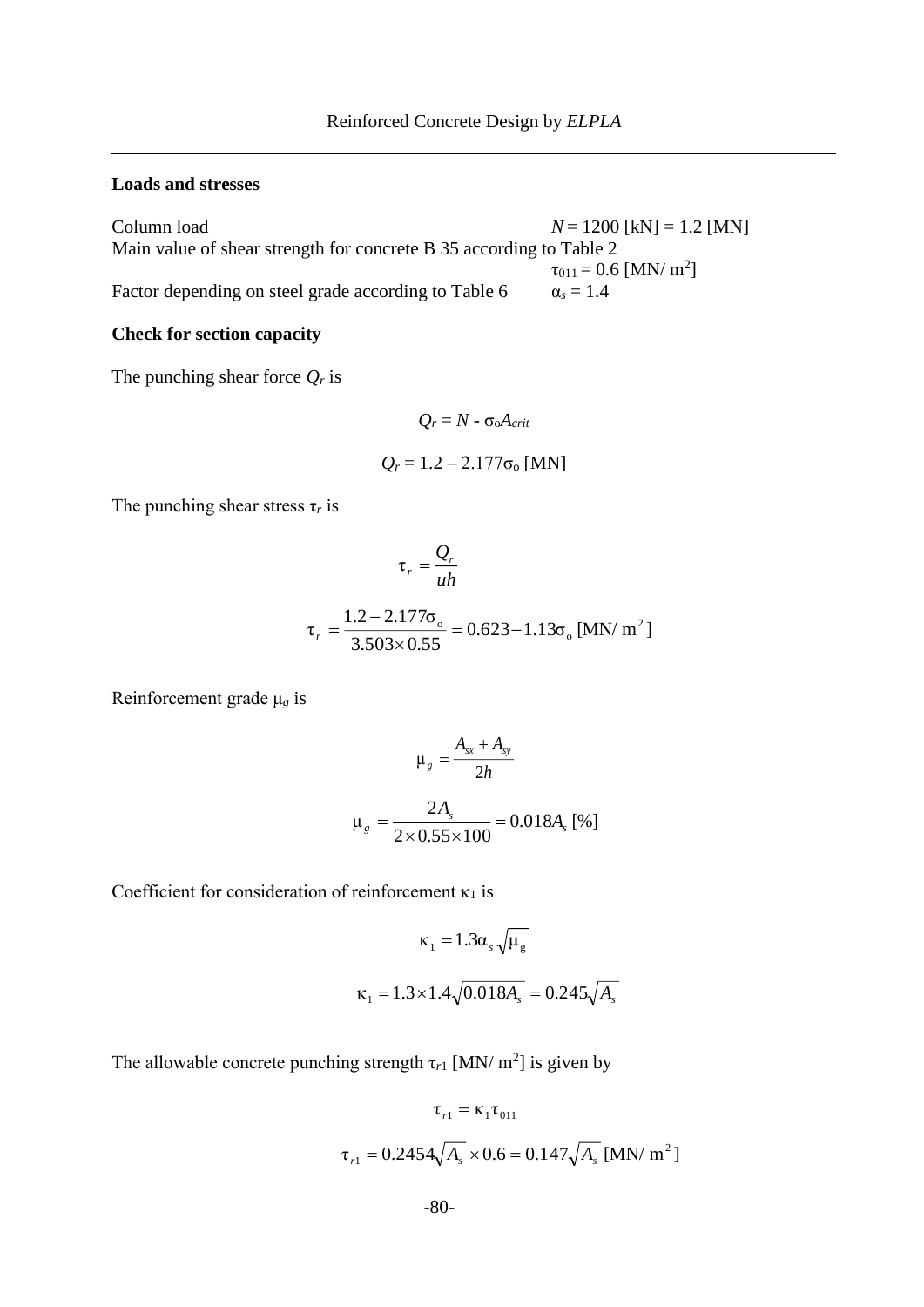[Table 21](#page-14-0) shows the check for punching shear by application of different soil models where for all soil models  $\tau_r < \tau_{r1}$ . Therefore, the section is safe for punching shear.

| Soil model                            | $\sigma_{\rm o}$<br>[MN/m <sup>2</sup> ] | $A_{s}$<br>$\mathrm{[cm^2/m]}$ | $\tau_r$<br>[MN/m <sup>2</sup> ] | $\tau_{r1}$<br>[MN/m <sup>2</sup> ] |
|---------------------------------------|------------------------------------------|--------------------------------|----------------------------------|-------------------------------------|
| Simple assumption model               | 0.063                                    | 30.40                          | 0.552                            | $0.811 > \tau_r$                    |
| Winkler=s model<br>2                  | 0.062                                    | 30.40                          | 0.553                            | $0.811 > \tau_r$                    |
| Isotropic elastic half-space medium 5 | 0.042                                    | 38.00                          | 0.576                            | $0.906 > \tau_r$                    |
| Layered medium                        | 0.045                                    | 34.20                          | 0.572                            | $0.860 > \tau_r$                    |

<span id="page-14-0"></span>Table 21 Check for punching shear by application of different soil models